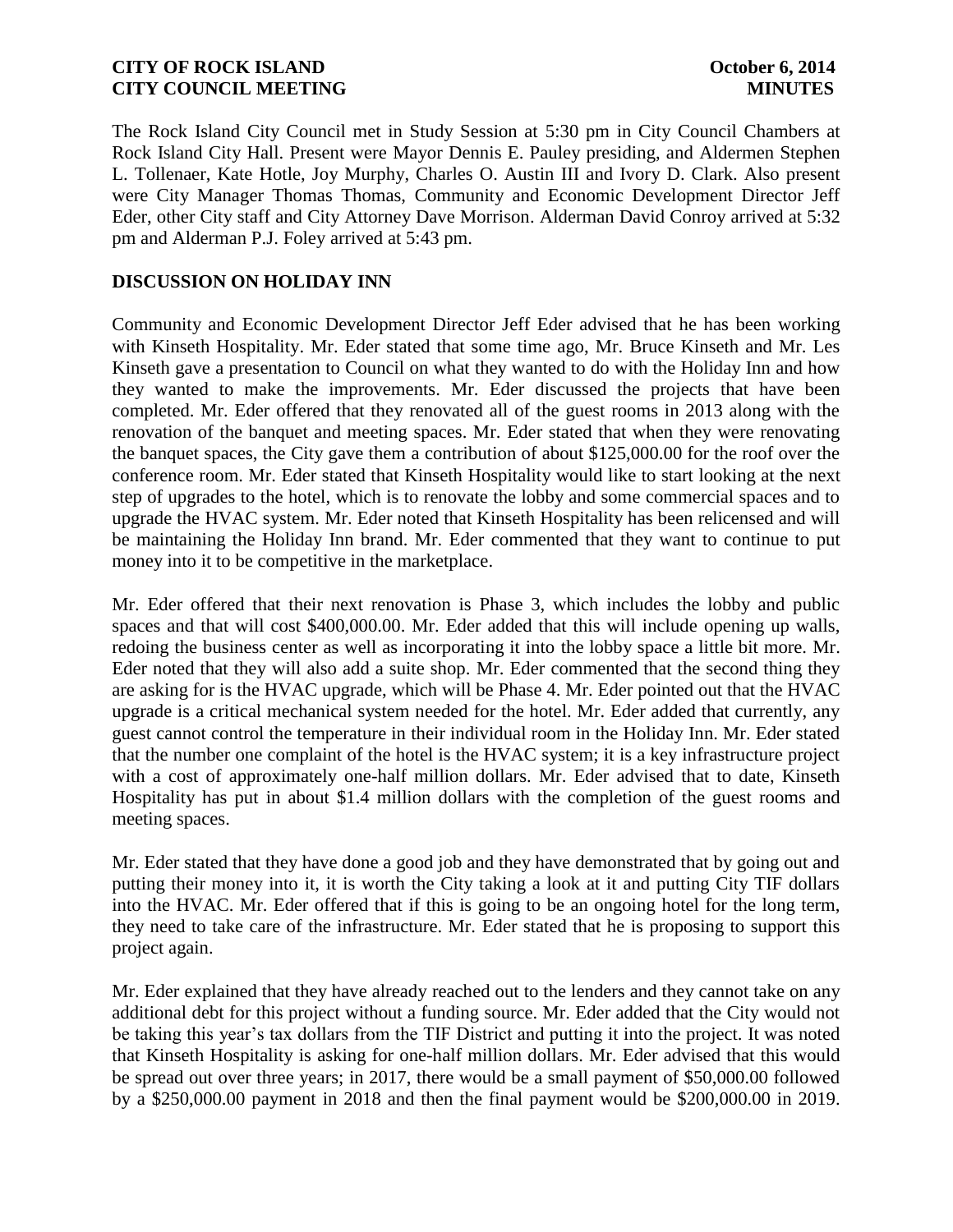Mr. Eder explained that it is being structured this way so that the TIF District stays positive in the cash. Mr. Eder commented that the City will be 100% positive in cash in the TIF District by 2017 and at that time, the cash will be available. Mr. Eder added that right now, TIF is a little negative where it owes other funds. Mr. Eder further discussed this item.

Council discussed renovations as it related to the future phase concerning the restaurant. Council discussed TIF dollars as it related to buildings that create the tax base rather than public infrastructure. Council also discussed TIF funding as it related to other types of future projects. In addition, Council discussed Kinseth Hospitality's future projects that are to be determined, which include the restaurant and the exterior/infrastructure.

Mr. Eder stated that this item will be placed on the Agenda for Council consideration in the near future. Mr. Eder added that he will advise Mr. Kinseth to be at that meeting. Council further discussed the presentation.

# **EXECUTIVE SESSION**

A motion was made by Alderman Murphy and seconded by Alderman Austin to recess to Executive Session on matters of Personnel, Property Acquisition and Litigation. The motion carried on a roll call vote. Those voting Aye being; Alderman Tollenaer, Alderman Hotle, Alderman Murphy, Alderman Austin, Alderman Clark, Alderman Conroy and Alderman Foley; those voting No, none. The meeting was recessed at 5:56 pm.

Mayor Pauley reconvened the regular meeting at 6:35 pm.

# **ADJOURNMENT**

A motion made by Alderman Foley and seconded by Alderman Tollenaer to adjourn the meeting carried by the following Aye and No vote. Those voting Aye being; Alderman Tollenaer, Alderman Hotle, Alderman Murphy, Alderman Austin, Alderman Clark, Alderman Conroy and Alderman Foley; those voting No, none. The meeting was adjourned at 6:36 pm.

Aleisha L. Patchin, City Clerk

 $\frac{1}{2}$  ,  $\frac{1}{2}$  ,  $\frac{1}{2}$  ,  $\frac{1}{2}$  ,  $\frac{1}{2}$  ,  $\frac{1}{2}$  ,  $\frac{1}{2}$  ,  $\frac{1}{2}$  ,  $\frac{1}{2}$  ,  $\frac{1}{2}$  ,  $\frac{1}{2}$  ,  $\frac{1}{2}$  ,  $\frac{1}{2}$  ,  $\frac{1}{2}$  ,  $\frac{1}{2}$  ,  $\frac{1}{2}$  ,  $\frac{1}{2}$  ,  $\frac{1}{2}$  ,  $\frac{1$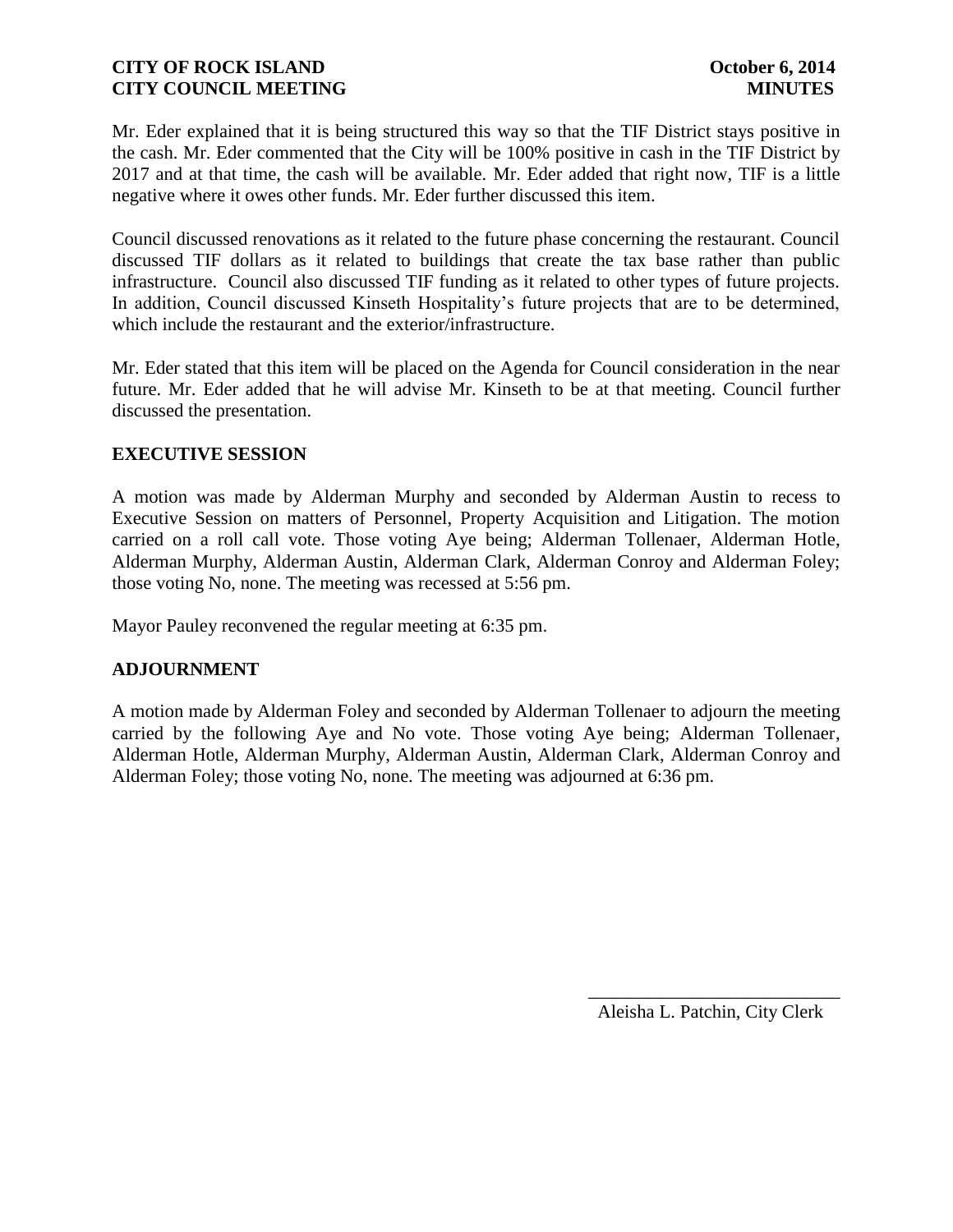Rock Island City Council met in regular session at 6:45 pm in Council Chambers of Rock Island City Hall. Present were Mayor Dennis E. Pauley presiding, and Aldermen Stephen L. Tollenaer, Kate Hotle, Joy Murphy, Charles O. Austin III, Ivory D. Clark, David Conroy and P.J. Foley. Also present were City Manager Thomas Thomas and City Attorney Dave Morrison.

### Introductory Proceedings

Mayor Pauley called the meeting to order and led in the Pledge of Allegiance. Alderman Clark gave the Invocation.

### Agenda Item #5 **Minutes of the meeting of September 22, 2014.**

A motion was made by Alderman Foley and seconded by Alderman Hotle to approve the Minutes of the meeting of September 22, 2014 as printed. The motion carried by the following Aye and No vote; those voting Aye being; Alderman Tollenaer, Alderman Hotle, Alderman Murphy, Alderman Austin, Alderman Clark, Alderman Conroy and Alderman Foley; those voting No, none.

# Agenda Item #6 **Update Rock Island by Mayor Pauley.**

Prior to Update Rock Island, Mayor Pauley discussed the recent Fire in Downtown Rock Island. Mayor Pauley stated that the dispatcher that called all units did an excellent job. The Mayor added that the Rock Island Fire Department along with Moline, the Arsenal and Blackhawk Township did an outstanding job of containing the fire just to one building and the building next to it. Mayor Pauley stated that the Police Department did a fine job and the Inspections Department did very quick work. Mayor Pauley commented that Brian Hollenback already started making arrangements for temporary housing for some people and started working with the owner of Jaded Gypsy Tattoo for a storefront so that the business could start back up again. Mayor Pauley stated that this was outstanding teamwork and everyone is to be congratulated for their fine work.

Mayor Pauley advised that the free "Thursday Night Groove" concert series features music from Smooth Groove at 7:00 pm at Schwiebert Riverfront Park this Thursday, October 9, 2014. Gates open at 6:00 pm. Mayor Pauley added that our concert sponsor Rock Island Happy Joes will have pizza for sale and Bent River beer will be available for purchase.

Mayor Pauley stated that it's time for the annual Halloween doll party at Hauberg Civic Center on Saturday, October 11, 2014 from 10:30 am to 12:00 pm. You're invited to take a trick-ortreating tour of the beautiful 103 year old Hauberg Mansion. Take part in crafts, play fun Halloween games and make a treat for your doll. Mayor Pauley commented that you will also receive a costume for your doll to wear at the party. Additional doll clothing and accessories will be available for purchase. Mayor Pauley stated that the fee is \$27.00 and participants must register in advance by calling (309) 732-7275.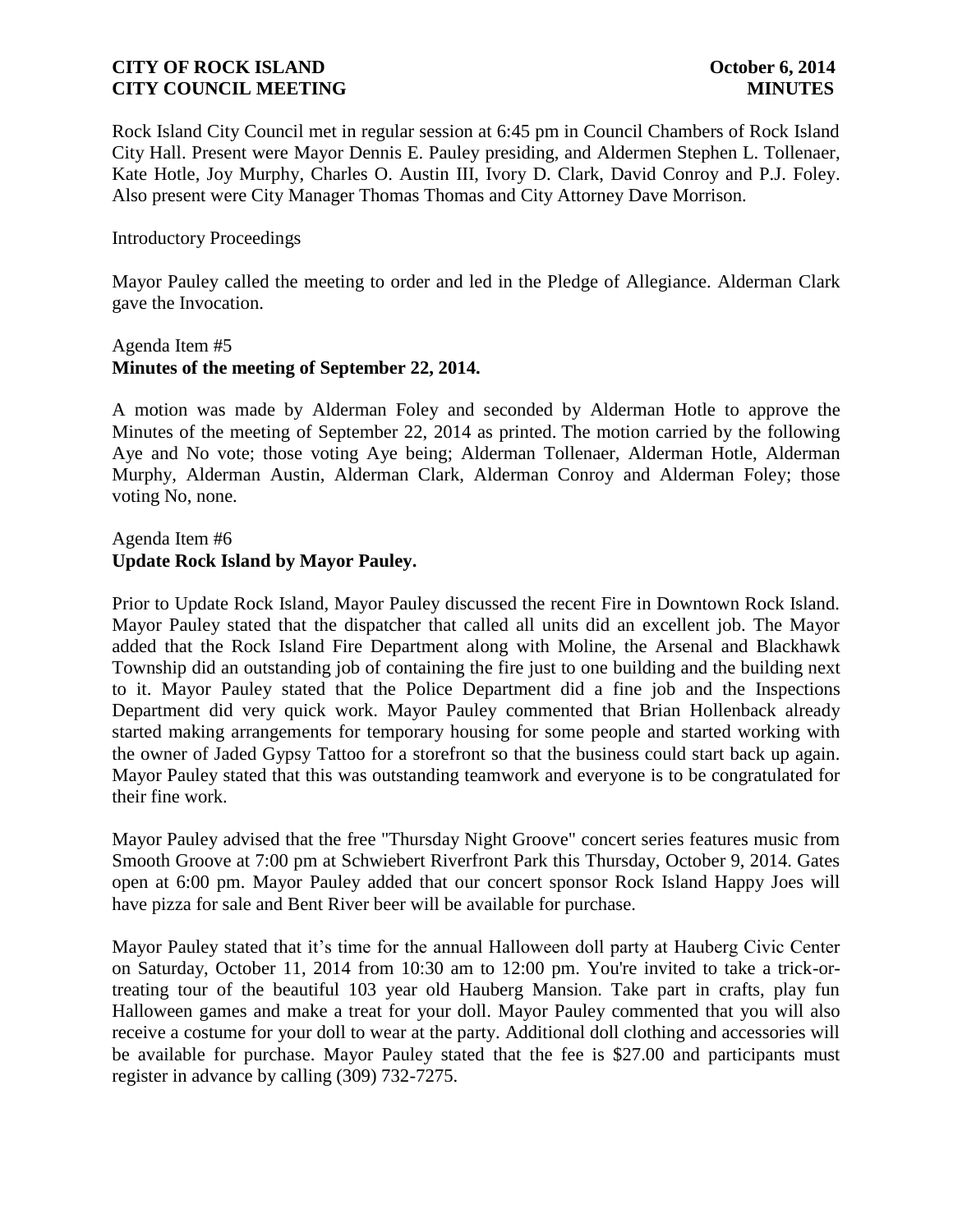Mayor Pauley advised that the City of Rock Island is in the process of developing a Downtown Revitalization Plan. Residents are invited to attend a Community Workshop, October 14, 2014 at 7:00 pm. Mayor Pauley commented that the purpose of the workshop is to allow residents to communicate their issues, aspirations and priorities before plans and recommendations are made. Mayor Pauley stated that the workshop will be made up of two parts; (a) a review of the purpose of the Downtown Revitalization Plan, the planning process to be undertaken, and the schedule for the study; and (b) a community discussion on problems, issues, and potentials in Downtown Rock Island. The meeting will take place at the Establishment Theatre, 220 19<sup>th</sup> Street.

Mayor Pauley advised that the Rock Island Parks Department is looking for evergreen trees to be donated for holiday decorations. Trees should be no larger than 30 feet tall and clear of all obstacles. The Mayor stated that crews will come and remove the tree and clean up all the branches. Stumps will be cut to the ground and left for the home owner to have removed. The Mayor added that trees nearest to the maintenance facility will be considered first then further out on an as-need basis. If you have a tree you would like to donate, please call (309) 732-7261.

### Agenda Item #7

**A Special Ordinance vacating a 25 foot by 10 foot north segment of an east/west alley adjacent to 20th Street between 1st and 2nd Avenues.** 

Alderman Austin moved and Alderman Conroy seconded to consider, suspend the rules and pass the ordinance. The motion carried by the following Aye and No vote; those voting Aye being; Alderman Tollenaer, Alderman Hotle, Alderman Murphy, Alderman Austin, Alderman Clark, Alderman Conroy and Alderman Foley; those voting No, none.

#### Agenda Item #8

# **A Special Ordinance vacating a segment of an east/west alley between 8 th and 9th Streets and 9th and 11th Avenues.**

It was moved by Alderman Tollenaer and seconded by Alderman Foley to consider, suspend the rules and pass the ordinance. The motion carried by the following Aye and No vote; those voting Aye being; Alderman Tollenaer, Alderman Hotle, Alderman Murphy, Alderman Austin, Alderman Clark, Alderman Conroy and Alderman Foley; those voting No, none.

# Agenda Item #9 **CLAIMS**

It was moved by Alderman Austin and seconded by Alderman Clark to accept the following reports and authorize payments as recommended. The motion carried by the following Aye and No vote; those voting Aye being; Alderman Tollenaer, Alderman Hotle, Alderman Murphy, Alderman Austin, Alderman Clark, Alderman Conroy and Alderman Foley; those voting No, none.

a. Report from the Human Resources Department regarding payment in the amount of \$9,517.11 to Dave Morrison for legal services rendered for the month of September.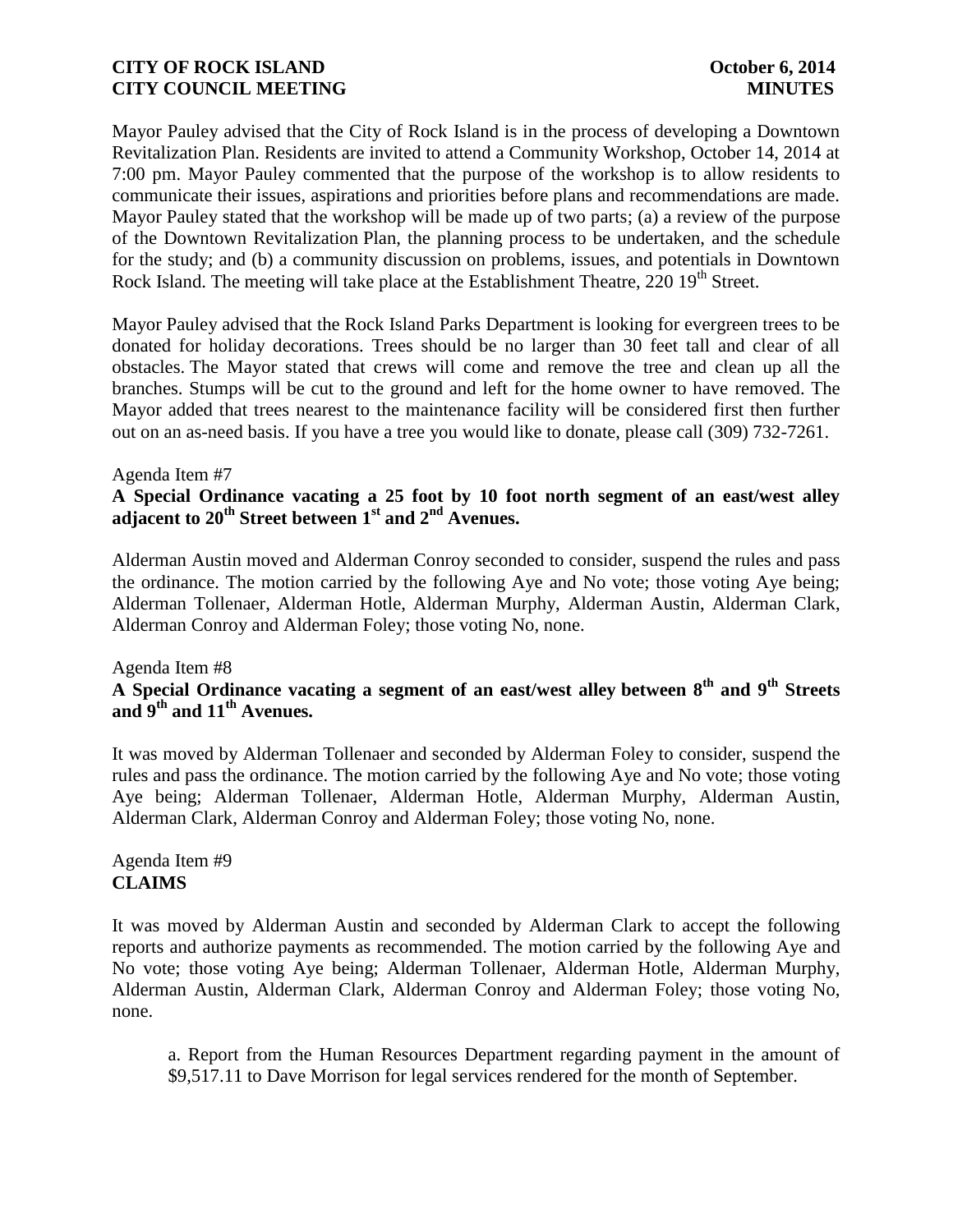b. Report from the Public Works Department regarding payment #1 in the amount of \$47,615.40 to Otto Baum Company, Inc. for services provided for the Police Station repairs project.

c. Report from the Public Works Department regarding payment #2 in the amount of \$14,062.60 to Greenspace Associates for services provided for the 2014 Sod Replacement Program project.

### Agenda Item #10

**Claims for the weeks of September 19 through September 25 in the amount of \$1,762,887.43 and September 26 through October 2 in the amount of \$445,775.72 and payroll for the weeks of September 15 through September 28 in the amount of \$1,297,031.12.**

Alderman Foley moved and Alderman Clark seconded to allow the claims and payroll. The motion carried by the following Aye and No vote; those voting Aye being; Alderman Tollenaer, Alderman Hotle, Alderman Murphy, Alderman Austin, Alderman Clark, Alderman Conroy and Alderman Foley; those voting No, none.

### Agenda Item #11

### **Report from the Public Works Department regarding a State bid for the purchase of 4,000 tons of rock salt at \$79.10 per ton from Central Salt Company in the amount of \$316,400.00.**

It was moved by Alderman Austin and seconded by Alderman Hotle to approve participation in the state bid as recommended and authorize purchase. The motion carried by the following Aye and No vote; those voting Aye being; Alderman Tollenaer, Alderman Hotle, Alderman Murphy, Alderman Austin, Alderman Clark, Alderman Conroy and Alderman Foley; those voting No, none.

Agenda Item #12

# **Report from the Public Works Department regarding bids for the purchase of a blended anti-ice product, recommending the bid be awarded to Smith Fertilizer Grain, Inc. in the amount of \$13,000.00.**

Alderman Conroy moved and Alderman Foley seconded to award the bid as recommended and authorize purchase. The motion carried by the following Aye and No vote; those voting Aye being; Alderman Tollenaer, Alderman Hotle, Alderman Murphy, Alderman Austin, Alderman Clark, Alderman Conroy and Alderman Foley; those voting No, none.

Agenda Item #13

**Report from the Public Works Department regarding bids for the 2014 Joint Sewer Lining Program, recommending the bid be awarded to Hoerr Construction, Inc. in the amount of \$62,849.00.**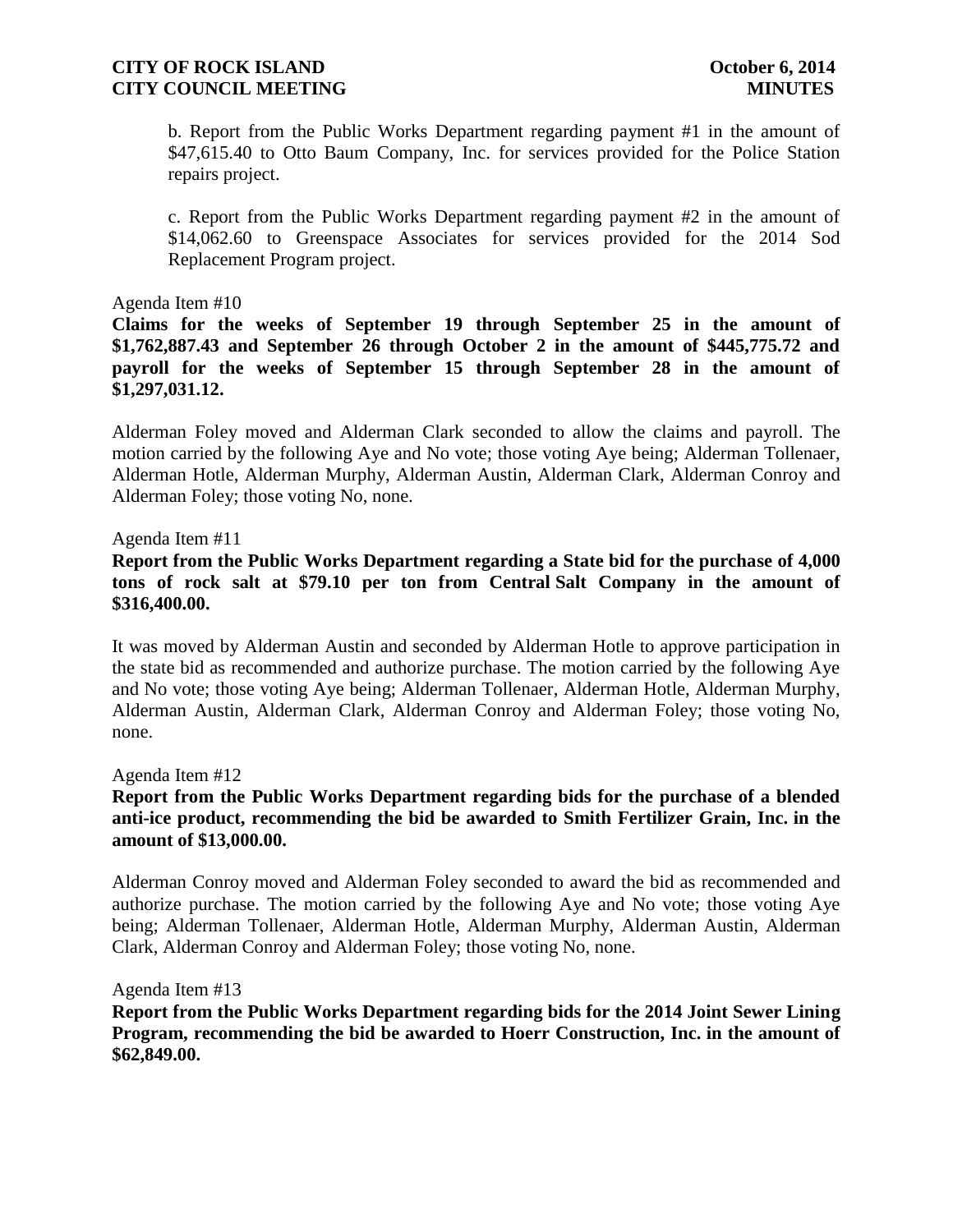# **CITY OF ROCK ISLAND CITY OF ROCK ISLAND CITY COUNCIL MEETING MINUTES**

It was moved by Alderman Hotle and seconded by Alderman Conroy to award the bid as recommended and authorize the City Manager to execute the contract documents.

Alderman Austin commented that this is an example of joint purchasing with other communities and affecting a cost savings for everyone.

After comments, the motion carried by the following Aye and No vote; those voting Aye being; Alderman Tollenaer, Alderman Hotle, Alderman Murphy, Alderman Austin, Alderman Clark, Alderman Conroy and Alderman Foley; those voting No, none.

#### Agenda Item #14

**Report from the Public Works Department regarding bids (package 2) for the new Police Station, recommending the bids be awarded to Sterling Commercial Roofing in the amount of \$475,070.00, East Moline Sheet Metal in the amount of \$445,950.00, Allied Construction Services in the amount of \$765,830.00, International Test and Balance in the amount of \$38,590.00 and Treiber Construction in the amount of \$493,450.00.**

Alderman Murphy moved and Alderman Austin seconded to award the bids as recommended and authorize Gilbane Building Company to execute the contract documents. The motion carried by the following Aye and No vote; those voting Aye being; Alderman Tollenaer, Alderman Hotle, Alderman Murphy, Alderman Austin, Alderman Clark, Alderman Conroy and Alderman Foley; those voting No, none.

#### Agenda Item #15

# **Report from the Finance Department regarding an adjustment to the Calendar Year 2014 Budget, recommending a budget transfer increasing the Brick Street Patch Expansion Program in the General Fund in the amount of \$116,409.45.**

It was moved by Alderman Tollenaer and seconded by Alderman Conroy to approve the budget adjustment as recommended.

Alderman Hotle commented that there is a typo in this item. Alderman Hotle stated that it should not say Brick Street Patch Expansion Program; Brick is the typo. Alderman Hotle added that this is just going into the Street Patch Expansion Program.

Alderman Foley inquired upon Public Works Director Randy Tweet to explain this item.

Mr. Tweet advised that \$1.2 million is budgeted from Gaming into the street maintenance projects every year. Mr. Tweet added that every year, it is estimated how much is going to go into asphalt, concrete and other programs. Mr. Tweet advised that some bids come in high and some bids come in low, and at the end of the year, adjustments are made to make sure that all of the funds balance out. Mr. Tweet noted that it is the same total amount going into street maintenance; it is just that this year due to the bad winter, more money was needed in concrete patching than was needed in previous years. Mr. Tweet advised that it is leftover money from the other bid packages that is going into concrete patching. Council and Mr. Tweet further discussed this item.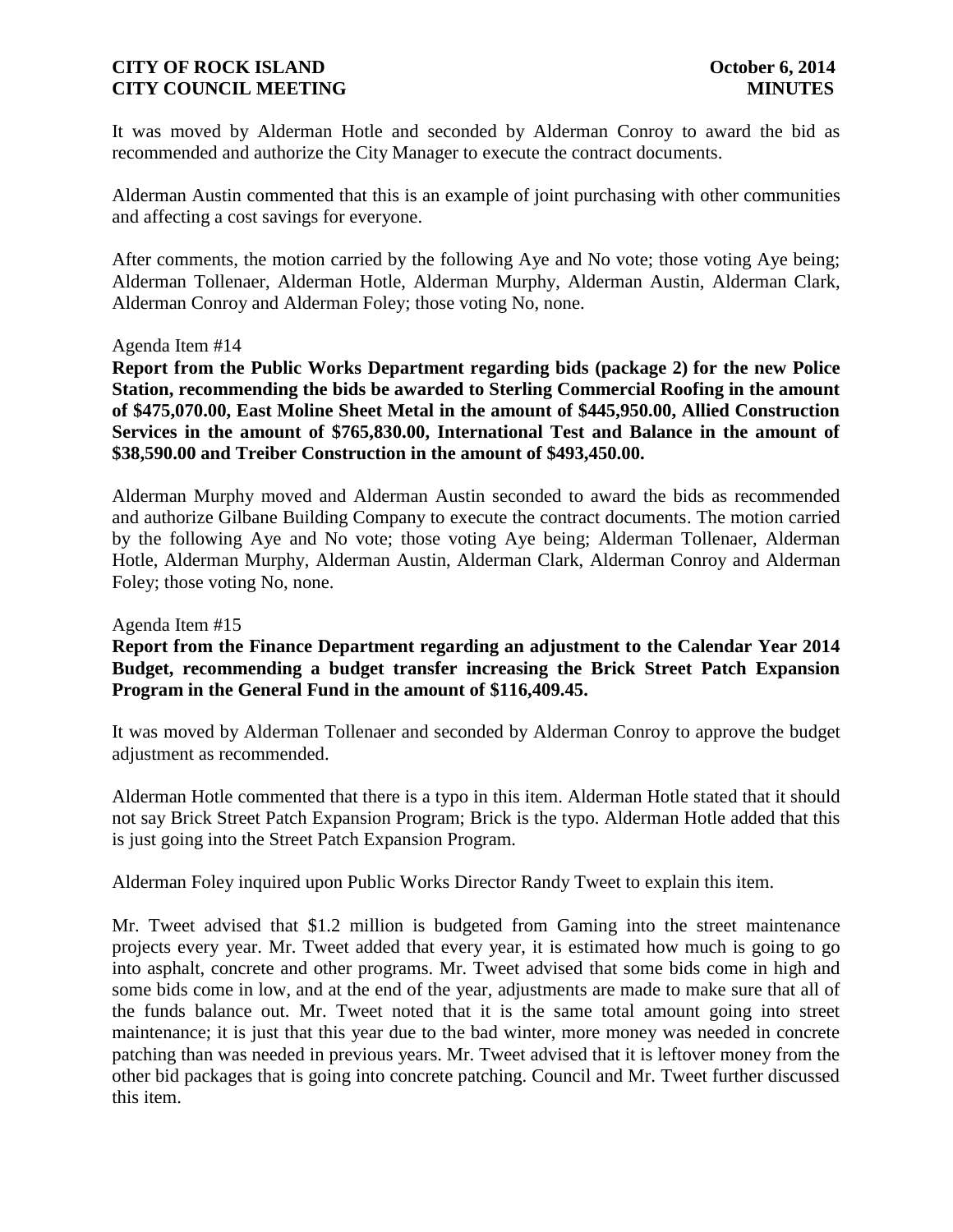After discussion, the motion carried by the following Aye and No vote; those voting Aye being; Alderman Tollenaer, Alderman Hotle, Alderman Murphy, Alderman Austin, Alderman Clark, Alderman Conroy and Alderman Foley; those voting No, none.

### Agenda Item #16 **Report from the Mayor regarding an appointment to the Citizen's Advisory Committee.**

It was moved by Alderman Clark and seconded by Alderman Conroy to approve the appointment as recommended. The motion carried by the following Aye and No vote; those voting Aye being; Alderman Tollenaer, Alderman Hotle, Alderman Murphy, Alderman Austin, Alderman Clark, Alderman Conroy and Alderman Foley; those voting No, none.

Vern L. McCullough, Jr. was appointed to the Citizen's Advisory Committee.

#### Agenda Item #17

# **Report from the Police Department regarding the hours for Halloween Trick or Treat, recommending Friday, October 31, 2014 from 5:00 pm to 8:00 pm in the City of Rock Island.**

It was moved by Alderman Tollenaer and seconded by Alderman Hotle to approve the Trick or Treat hours as recommended. The motion carried by the following Aye and No vote; those voting Aye being; Alderman Tollenaer, Alderman Hotle, Alderman Murphy, Alderman Austin, Alderman Clark, Alderman Conroy and Alderman Foley; those voting No, none.

#### Agenda Item #18

**Report from the City Clerk regarding a Plaza activity application from Switch Stance Skate Shop requesting to host an outdoor Skate Jam event on Saturday, October 11, 2014 from noon to 6:00 pm at 1700 2nd Avenue and requesting a waiver of the application and permit fees for the event.**

Alderman Hotle moved and Alderman Clark seconded to approve the event and waiver of fees as recommended.

Discussion followed. Alderman Foley applauded the skate shop for having this event. Alderman Foley stated that this is a great thing for bringing individuals into the Downtown.

Sean Farley of 1023 4<sup>th</sup> Street and owner of Switch Stance Skate Shop stepped forward. Avalon Thomas-Roebal of 2932 10<sup>th</sup> Street, East Moline and Main Street Coordinator at Rock Island Economic Growth also stepped forward.

Mr. Farley stated that this will bring together a lot of kids and adults that are skaters to the community. Mr. Farley stated that he will also bring in removable ramps. Mr. Farley added that there will not be any damage done to the streets. Mr. Farley offered that with the bridge being closed, business has really slowed down especially in the Downtown and for the skate shop. Mr. Farley advised that this will be a great way to show that Switch Stance Skate Shop is the only skater owned and operated skate shop in the Quad City area.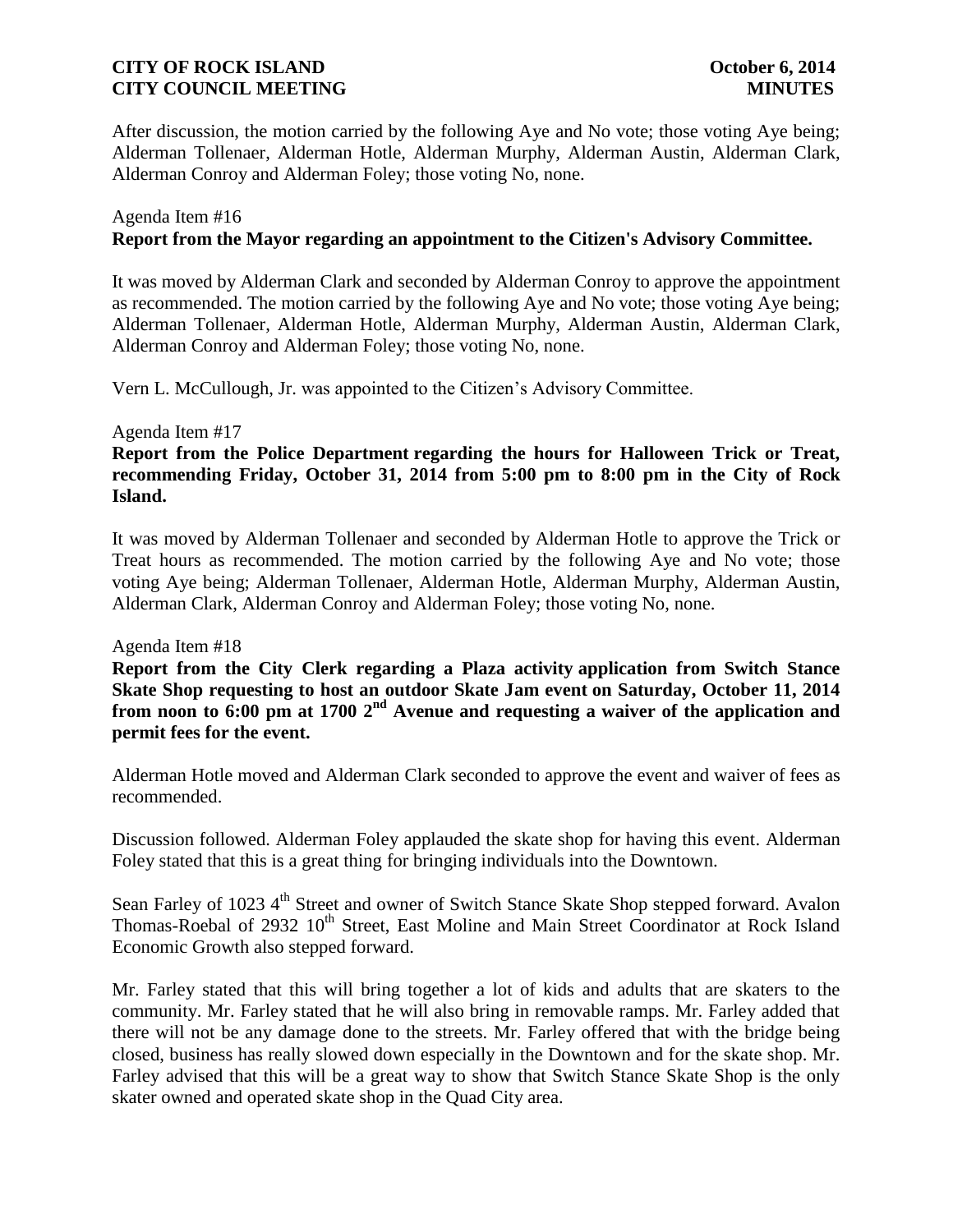Ms. Thomas-Roebal thanked Council for supporting the Shoppes on  $2<sup>nd</sup>$ . Ms. Thomas-Roebal added that they are looking forward to this event and showing people what Rock Island has to offer.

Council and Mr. Farley discussed the types of ramps that will be used for the event. It was noted that no fencing will be utilized and the event is free.

After more discussion, the motion carried by the following Aye and No vote; those voting Aye being; Alderman Tollenaer, Alderman Hotle, Alderman Murphy, Alderman Austin, Alderman Clark, Alderman Conroy and Alderman Foley; those voting No, none.

### Agenda Item #19

**Report from the City Clerk regarding requests from the businesses in the College Hill District to decorate street posts and trees, place signage in the City's right-of-way, place six trash receptacles at various area businesses, requesting a street closure at 30th Street between 12th and 14th Avenue, and the utilization of College Hill District funds in an amount not to exceed \$600.00 for their Hill-O-Ween Festival to be held on Saturday, October 25, 2014 with a rain date of October 26th .** 

It was moved by Alderman Hotle and seconded by Alderman Conroy to approve the requests for decorating the street posts and trees, signage, street closure, rain date and utilization of funds as recommended, and authorize staff to place trash receptacles at the area businesses as stated in the report, subject to contacting the Police Department for traffic control, providing the proper insurance, removing the decorations by November  $30<sup>th</sup>$  and signage at the conclusion of the event.

Annette Zapolis of 2036  $40^{\text{th}}$  Street stepped forward. Ms. Zapolis stated that this is the  $4^{\text{th}}$  year for Hill-O-Ween, and this year the street will be closed. Ms. Zapolis added that the College Hill District had a successful event with Retro Rally in closing that portion of the street. Ms. Zapolis noted that there was no problem with traffic and the street was closed for a much longer period than is requested for this event. Ms. Zapolis commented that it was determined that the street closure will benefit the Hill-O-Ween event because there will be no worries about the kids crossing and running through the street, and the space will be used for carnival games. Ms. Zapolis further discussed this event.

After discussion, the motion carried by the following Aye and No vote; those voting Aye being; Alderman Tollenaer, Alderman Hotle, Alderman Murphy, Alderman Austin, Alderman Clark, Alderman Conroy and Alderman Foley; those voting No, none.

Agenda Item #20 **Other Business.**

No one signed up to address Council to speak on a topic.

Alderman Conroy discussed the recent fire in the Downtown. Alderman Conroy stated that it was a great team effort by everyone that was down there. Alderman Conroy thanked Fire, Police